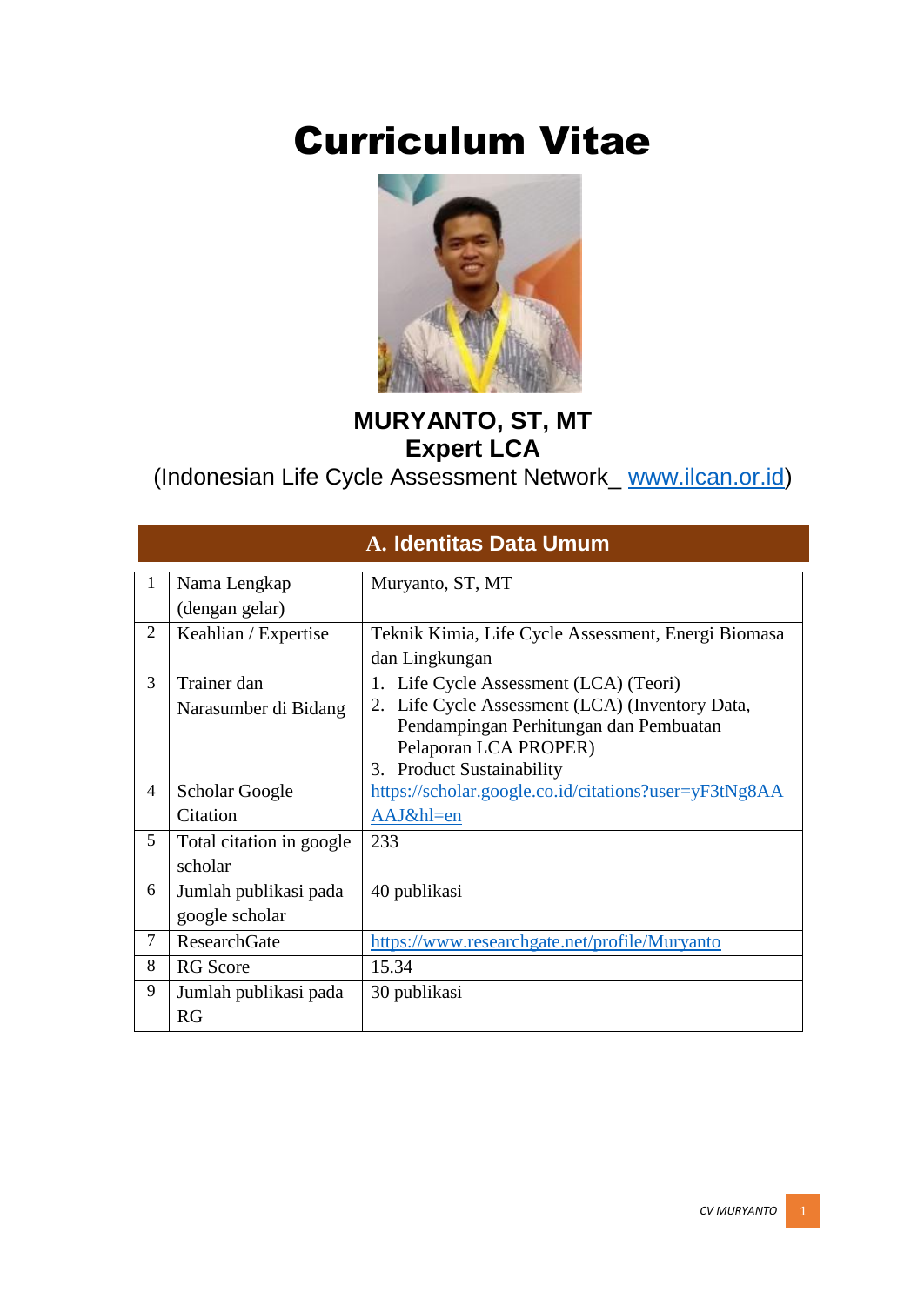#### **B. Riwayat Pendidikan**

|                       | $S-1$                 | $S-2$                 |
|-----------------------|-----------------------|-----------------------|
| Nama Perguruan Tinggi | Universitas Indonesia | Universitas Indonesia |
| Bidang Ilmu           | Teknik Kimia          | Teknik Kimia          |
| Tahun Masuk-Lulus     | 2002-2006             | 2010-2012             |

#### **C. Pengalaman Profesional**

| Posisi          | Lama bekerja      | Instansi                    |
|-----------------|-------------------|-----------------------------|
| Peneliti        | $2007 -$ sekarang | Pusat Penelitian Kimia LIPI |
| Junior Engineer | $2006 - 2007$     | PT. Boral Indonesia         |

#### **D. Pengalaman Penelitian**

| No.                         | Judul Penelitian                                              | Tahun     |
|-----------------------------|---------------------------------------------------------------|-----------|
|                             |                                                               |           |
| $\mathbf{1}$                | Life cycle assesment dan analisis green supply chain pada     | 2018-2019 |
|                             | produk olahan teh untuk pengembangan model hilirisasi yang    |           |
|                             | berkelanjutan                                                 |           |
| $\mathcal{D}_{\mathcal{L}}$ | Life cycle assessment pengembangan sorghum pada lahan         | 2018-2019 |
|                             | marginal pengganti alang-alang                                |           |
| 3                           | Pengembangan LCA makanan Indonesia: tempe dan tahu            | 2016-2017 |
| $\overline{4}$              | Pengembangan teknologi material maju ramah lingkungan dari    | 2015-2018 |
|                             | mineral alam untuk pengolahan air limbah organik terintegrasi |           |
| 5                           | Pemanfaatan sisa cairan fermentasi dan co-produk bioetanol    | 2015-2017 |
| 6                           | Pengembangan teknologi pengolahan limbah biomassa industri    | 2013-2015 |
|                             | sawit untuk produksi bioetanol generasi 2 dan co-produk dalam |           |
|                             | mendukung program energi baru terbarukan                      |           |
|                             |                                                               |           |

|     | E. Publikasi Artikel Ilmiah              |                 |                              |      |  |  |  |  |
|-----|------------------------------------------|-----------------|------------------------------|------|--|--|--|--|
| No. | Tahun<br>Penulis<br>Nama Jurnal<br>Judul |                 |                              |      |  |  |  |  |
|     | Valorization of oil palm                 | Eka Triwahyuni, | <b>IOP</b> Conference Series | 2020 |  |  |  |  |
|     | empty fruit bunch for                    | <b>Muryanto</b> | Earth and                    |      |  |  |  |  |
|     | bioethanol production                    |                 | <b>Environmental Science</b> |      |  |  |  |  |
|     | through separate                         |                 |                              |      |  |  |  |  |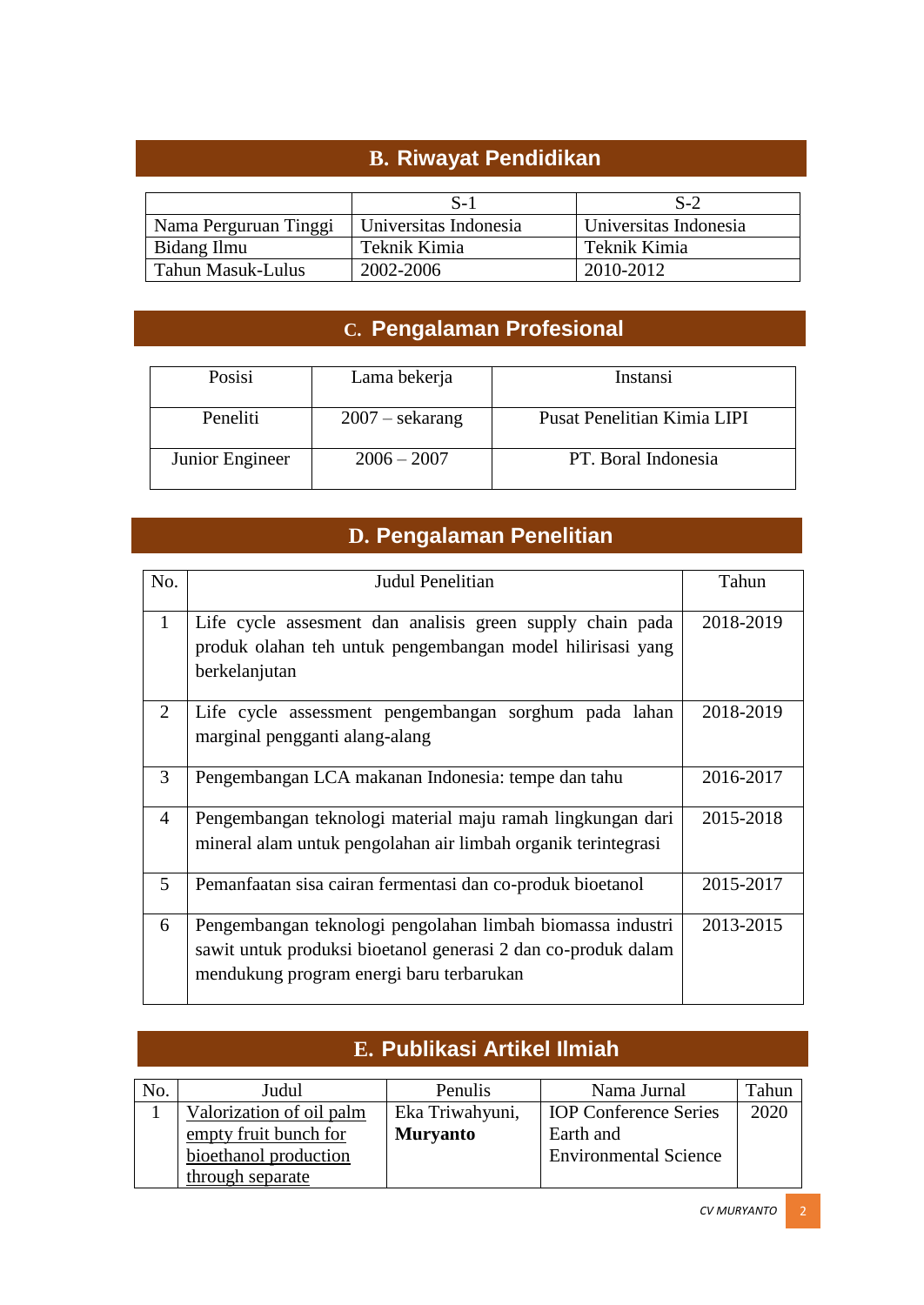|                | hydrolysis and             |                    |                              |      |
|----------------|----------------------------|--------------------|------------------------------|------|
|                | fermentation (SHF) using   |                    |                              |      |
|                | immobilized cellulolytic   |                    |                              |      |
|                | enzymes                    |                    |                              |      |
| $\overline{2}$ | <b>Glutathione</b> from    | Yanni Sudiyani, F  | <b>IOP</b> Conference Series | 2019 |
|                | <b>Saccharomyces</b>       | A Faizal,          | Materials Science and        |      |
|                | cerevisiae as By-Product   | Muryanto, I        | Engineering                  |      |
|                | of Second Generation       | Firmansyah, A A    |                              |      |
|                | <b>Bioethanol</b> from Oil | R Setiawan         |                              |      |
|                | Palm of Empty Fruit        |                    |                              |      |
|                | <b>Bunch Fiber</b>         |                    |                              |      |
| 3              | Hotspot identification in  | Edi Iswanto        | The International            | 2019 |
|                | the Indonesian tempeh      | Wiloso, Pelle      | Journal of Life Cycle        |      |
|                | supply chain using life    | Sinke, Muryanto,   | Assessment                   |      |
|                | cycle assessment           | <b>Arief Ameir</b> |                              |      |
|                |                            | Rahman             |                              |      |
|                |                            |                    |                              |      |
|                |                            | Setiawan, Ajeng    |                              |      |
|                |                            | Arum Sari, Joko    |                              |      |
|                |                            | Waluyo, Ary        |                              |      |
|                |                            | Mauliva Hada       |                              |      |
|                |                            | Putri, Jeroen      |                              |      |
|                |                            | Guinee             |                              |      |
| $\overline{4}$ | Life cycle assessment      | Edi Iswanto        | The International            | 2018 |
|                | research and application   | Wiloso, Ajeng      | Journal of Life Cycle        |      |
|                | in Indonesia               | Arum Sari, Arief   | Assessment                   |      |
|                |                            | Ameir Rahman       |                              |      |
|                |                            | Setiawan,          |                              |      |
|                |                            | Muryanto,          |                              |      |
|                |                            | Novizar Nazir,     |                              |      |
|                |                            | Jessica Hanafi,    |                              |      |
|                |                            | Kiman Siregar,     |                              |      |
|                |                            | Soni Sisbudi       |                              |      |
|                |                            | Harsono,           |                              |      |
|                |                            | Mohammad           |                              |      |
|                |                            | Romli, Nuki        |                              |      |
|                |                            | Agya Utama,        |                              |      |
|                |                            | Bayuni Shantiko,   |                              |      |
|                |                            | Joni Jupesta, Tri  |                              |      |
|                |                            | Hendro Atmoko      |                              |      |
|                |                            | Utomo              |                              |      |
| 5              | Life cycle inventory of    | Joko Waluyo,       | E3S Web of                   | 2018 |
|                | green tea production:      | Muthia Syafika     | Conferences 74               |      |
|                | case of gambung            | Haq, Ajeng Arum    |                              |      |
|                |                            | Sari, Ary Maulida  |                              |      |
|                |                            | Hada Putri,        |                              |      |
|                |                            | Muryanto, Adhi     |                              |      |
|                |                            | Irianto Mastur,    |                              |      |
|                |                            | Teuku Beuna        |                              |      |
|                |                            | Bardant, Sugeng    |                              |      |
|                |                            | Harianto, Arief    |                              |      |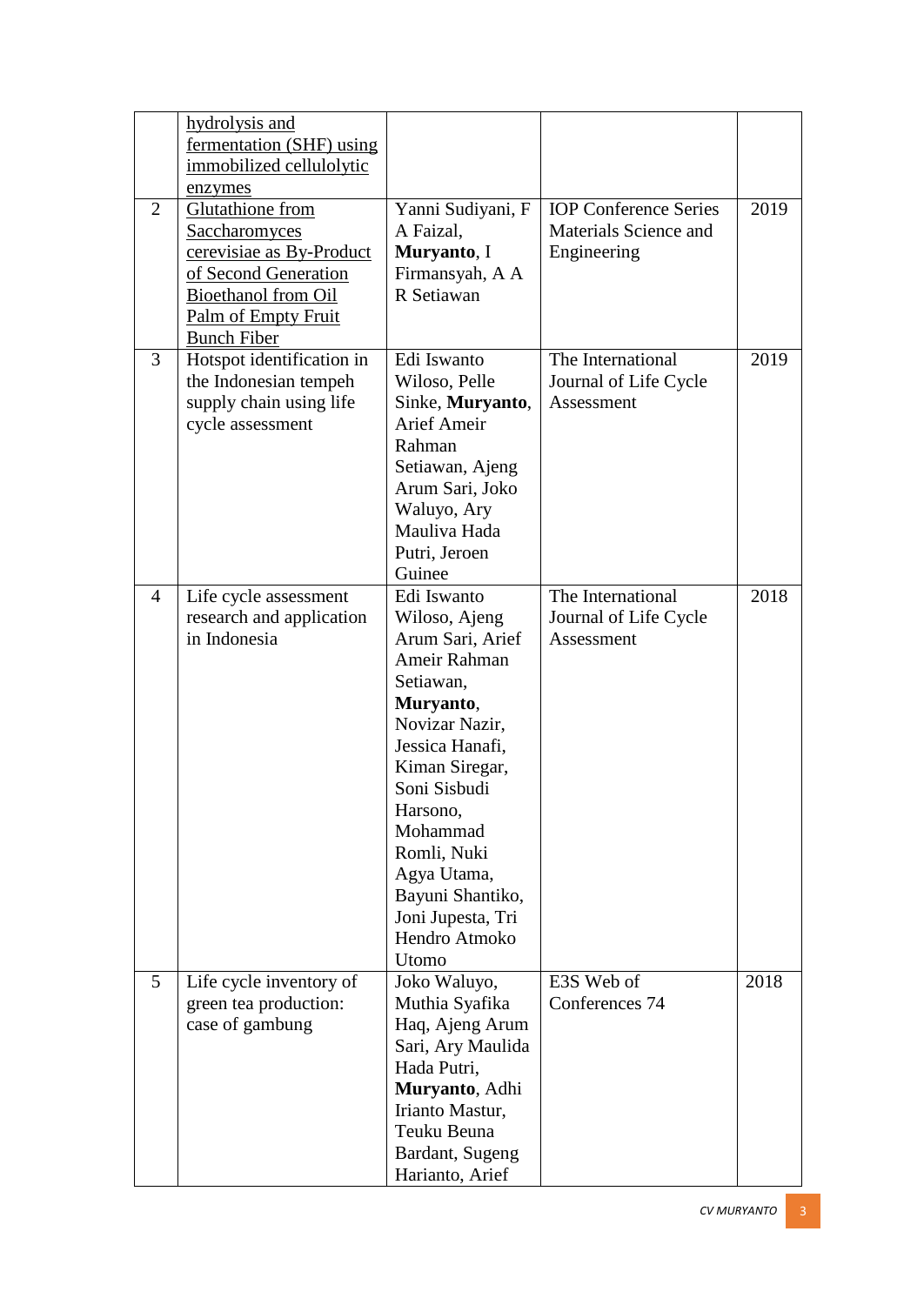|    |                           | Amier Rahman       |                               |      |
|----|---------------------------|--------------------|-------------------------------|------|
|    |                           | Setiawan, Anny     |                               |      |
|    |                           | Sulaswatty, Edi    |                               |      |
|    |                           | Iswanto Wiloso     |                               |      |
| 6  | The enhancement of        | Feni Amriani,      | The Canadian Journal          | 2018 |
|    | black liquor treatment by | Okta Bani,         | of Chemical                   |      |
|    | applying a natural        | Muryanto, Ajeng    | Engineering                   |      |
|    | flocculant and converting | Arum Sari, Yanni   |                               |      |
|    | its sludge to a high-     | Sudiyani           |                               |      |
|    | benefit product           |                    |                               |      |
|    | Valorization of the waste | Dian Burhani,      | International Journal of      | 2018 |
|    | of bioethanol production  | Muryanto, Ajeng    | Oil Palm                      |      |
|    | from oil palm empty fruit | Arum Sari, Feni    |                               |      |
|    | bunch: a biorefinery      | Amriani, Yanni     |                               |      |
|    | approach                  | Sudiyani           |                               |      |
| 7  | Metode permukaan          | Ajeng Arum Sari,   | Jurnal Riset Teknologi        | 2017 |
|    | respon dan aplikasinya    | Muryanto, Hasbi    | Pencegahan                    |      |
|    | pada pengolahan air       | Yasin              | Pencemaran Industri           |      |
|    | limbah lindi hitam        |                    |                               |      |
|    | dengan menggunakan        |                    |                               |      |
|    | reaksi Fenton             |                    |                               |      |
| 8  | Potential of oil palm     | Ajeng Arum Sari,   | 2nd International             | 2017 |
|    | empty fruit bunches for   | Novita Ariani,     | <b>Conference Sustainable</b> |      |
|    | bioethanol production     | Muryanto, Anis     | and Renewable Energy          |      |
|    | and application of        | Kristiani, Tony    | Engineering (ICSREE)          |      |
|    | chemical methods in       | Bagaswara          |                               |      |
|    | bioethanol wastewater     | Utomo, Sudarno     |                               |      |
|    | treatment: OPEFB for      |                    |                               |      |
|    | bioethanol and its        |                    |                               |      |
|    | wastewater treatment      |                    |                               |      |
| 9  | Optimization              | Yanni Sudiyani,    | <b>INTERNATIONAL</b>          | 2017 |
|    | pretreatment condition of | Joko Waluyo, Eka   | <b>SYMPOSIUM ON</b>           |      |
|    | sweet sorghum bagasse     | Triwahyuni, Dian   | <b>APPLIED</b>                |      |
|    | for production of second  | Burhani,           | <b>CHEMISTRY (ISAC)</b>       |      |
|    | generation bioethanol     | Muryanto,          |                               |      |
|    |                           | Prasetyo           |                               |      |
|    |                           | Primandaru,        |                               |      |
|    |                           | Andika Putra       |                               |      |
|    |                           | Riandy, Novia      |                               |      |
| 10 | Hydrothermal              | Sabar Pangihutan   | <b>INTERNATIONAL</b>          | 2017 |
|    | pretreatment of palm oil  | Simanungkalit,     | <b>SYMPOSIUM ON</b>           |      |
|    | empty fruit bunch         | Dieni Mansur,      | <b>APPLIED</b>                |      |
|    |                           | Boby Nurhakim,     | <b>CHEMISTRY (ISAC)</b>       |      |
|    |                           | Astrid Agustin,    |                               |      |
|    |                           | Nino Rinaldi,      |                               |      |
|    |                           | Muryanto,          |                               |      |
|    |                           | Muhammad           |                               |      |
|    |                           | Arifuddin Fitriady |                               |      |
| 11 | Degradation of black      | Muryanto, Ajeng    | <b>INTERNATIONAL</b>          | 2017 |
|    | liquor from bioethanol    | Arum Sari,         | <b>SYMPOSIUM ON</b>           |      |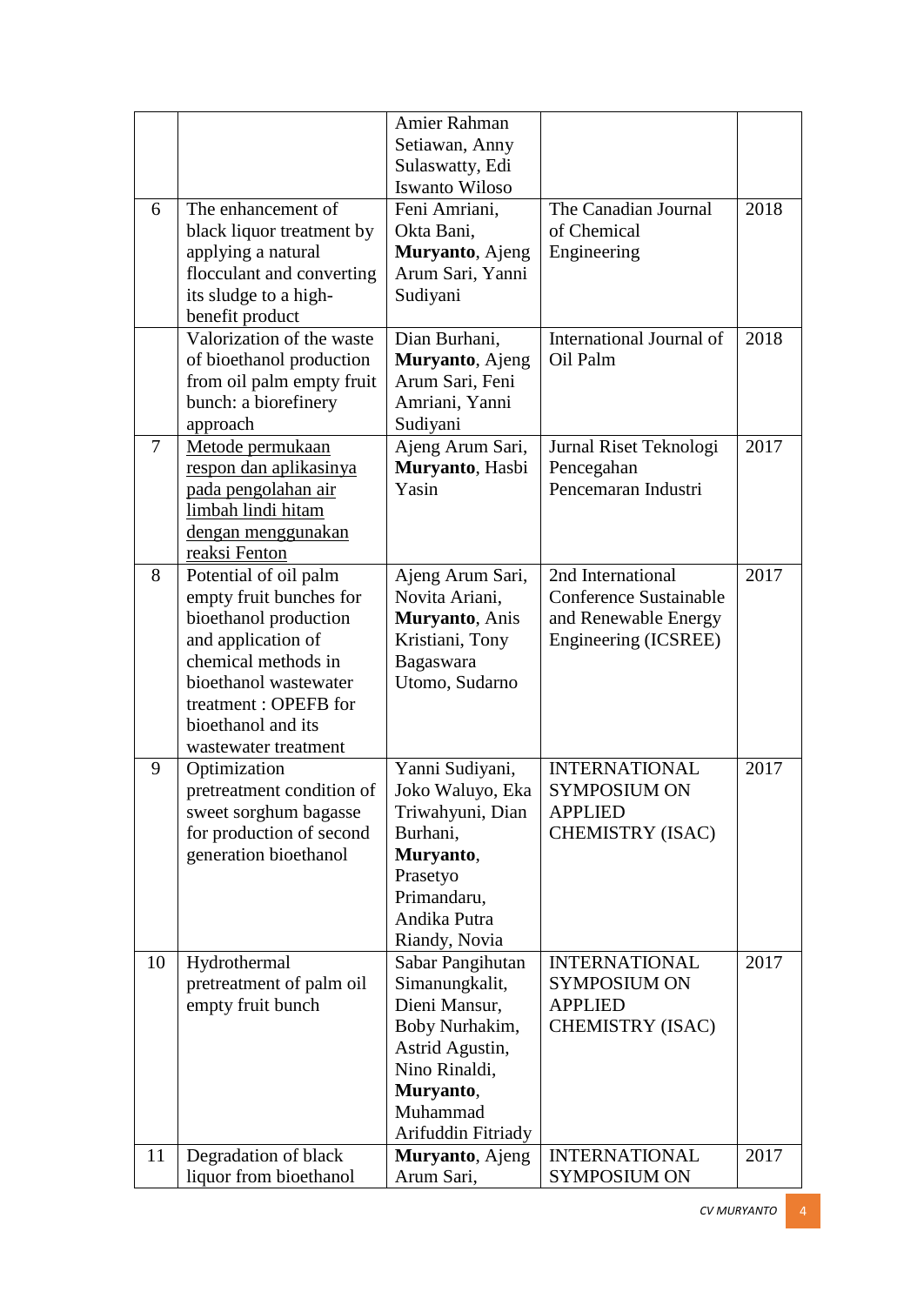|    | process using<br>coagulation and Fenton-                                                                                                                                                        | Haznan<br>Abimanyu                                                                                                 | <b>APPLIED</b><br><b>CHEMISTRY (ISAC)</b>                           |      |
|----|-------------------------------------------------------------------------------------------------------------------------------------------------------------------------------------------------|--------------------------------------------------------------------------------------------------------------------|---------------------------------------------------------------------|------|
|    | like methods                                                                                                                                                                                    |                                                                                                                    |                                                                     |      |
| 12 | Development of<br>bioreactor systems for<br>decolorization of<br>Reactive Green 19 using<br>white rot fungus.                                                                                   | Ajeng Arum Sari,<br>Sanro Tachibana,<br>Muryanto, Tony<br>Hadibarata                                               | Desalination and water<br>treatment                                 | 2016 |
| 13 | Optimization of NaOH<br>alkali pretreatment of oil<br>palm empty fruit bunch<br>for bioethanol                                                                                                  | Muryanto,<br>Haznan<br>Abimanyu, Yanni<br>Sudiyani                                                                 | Indonesian Journal of<br><b>Applied Chemistry</b>                   | 2016 |
| 14 | Alkaline Delignification<br>of Oil Palm Empty Fruit<br><b>Bunch Using Black</b><br><b>Liquor from Pretreatment</b>                                                                              | Muryanto, Eka<br>Triwahyuni,<br>Haznan<br>Abimanyu,<br>Agung Cahyono,<br>Effendi Tri<br>Cahyono, Yanni<br>Sudiyani | Procedia Chemistry                                                  | 2015 |
| 15 | Activated carbon from<br>lignin-based black liquor<br>coagulated by PACl                                                                                                                        | Feni Amriani,<br>Vera Barlianti,<br>Muryanto, Ajeng<br>Arum Sari                                                   | Procedia Chemistry                                                  | 2015 |
| 16 | The Effect of Substrate<br>Loading On<br>Simultaneous<br>Saccharification And<br><b>Fermentation Process For</b><br><b>Bioethanol Production</b><br>from Oil Palm Empty<br><b>Fruit Bunches</b> | Eka Triwahyuni,<br>Muryanto,<br>Haznan<br>Abimanyu, Yanni<br>Sudiyani                                              | <b>Energy Procedia</b>                                              | 2014 |
| 17 | Reuse Black Liquor of<br>Alkali Pretreatment in<br><b>Bioethanol Production</b>                                                                                                                 | <b>Muryanto</b> , Eka<br>Triwahyuni,<br>Hendris<br>Hendarsyah,<br>Haznan<br>Abimanyu                               | <b>Energy Procedia</b>                                              | 2014 |
| 18 | Saccharification of oil<br>palm empty fruit bunch<br>after alkaline<br>pretreatment followed by<br>electron beam<br>irradioation for ethanol<br>production                                      | Muryanto, Eka<br>Triwahyuni,<br>Yanni Sudiyani                                                                     | <b>International Seminar</b><br>Proceeding on Science<br><b>IPB</b> | 2013 |
| 19 | Correlation of<br>Ligninolytic Enzymes<br>from the Newly-Found<br><b>Species Trametes</b><br>versicolor U97 with                                                                                | Ajeng Arum Sari,<br>Sanro Tachibana,<br><b>Muryanto</b>                                                            | Water Air and Soil<br>Pollution                                     | 2012 |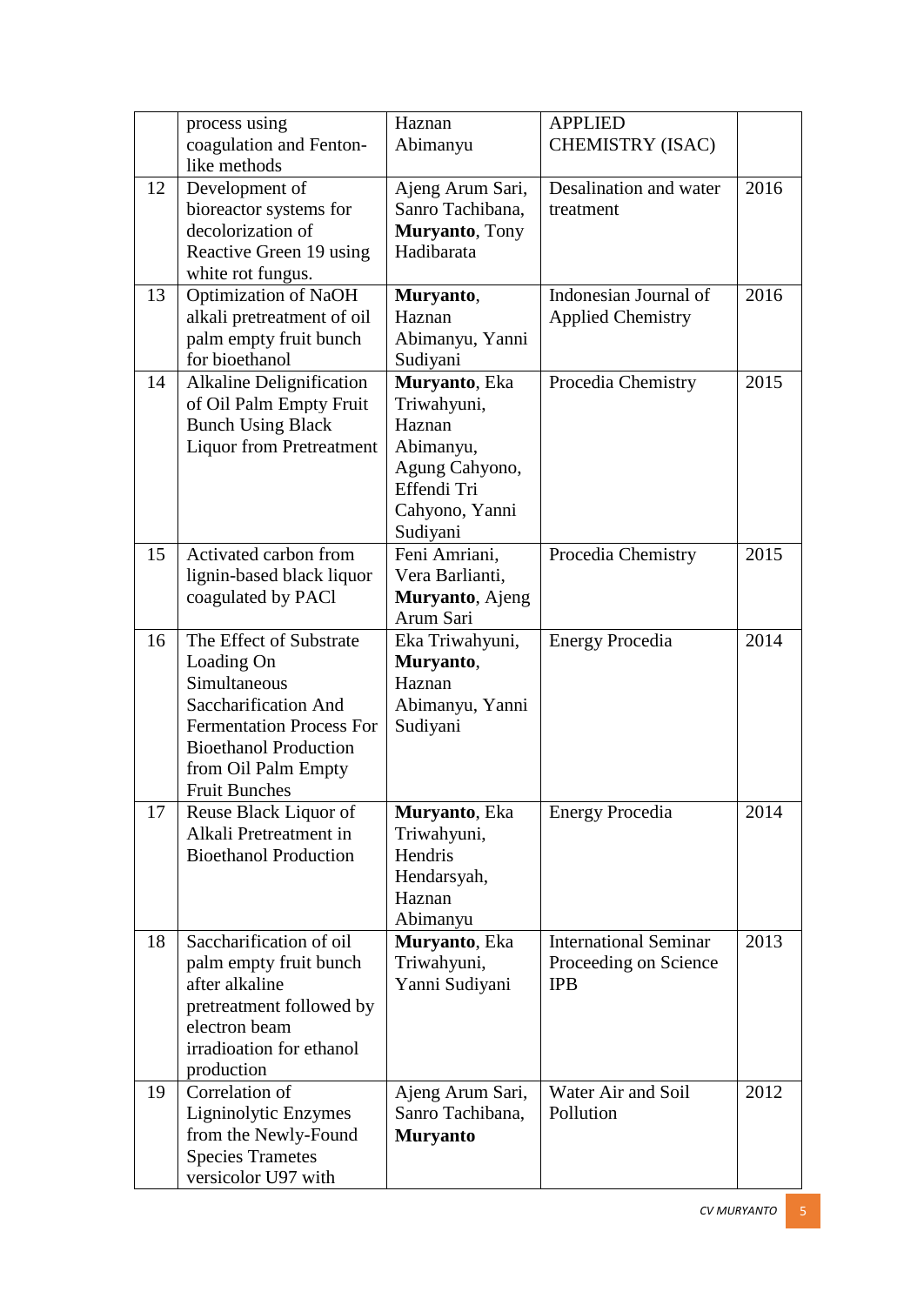|    | <b>RBBR</b> Decolorization<br>and DDT Degradation                                                                                                         |                                                                                                                                                                                                               |                                                                                                                |      |
|----|-----------------------------------------------------------------------------------------------------------------------------------------------------------|---------------------------------------------------------------------------------------------------------------------------------------------------------------------------------------------------------------|----------------------------------------------------------------------------------------------------------------|------|
| 20 | Simultaneous<br>Saccharification and<br>Fermentation of Oil<br>Palm Empty Fruit<br>Bunch for Bioethanol<br>Production by Rhizopus<br>oryzae               | Muryanto,<br>Muhamad Sahlan,<br>Yanni Sudiyani                                                                                                                                                                | International Journal of<br>Environment and<br>Bioenergy                                                       | 2012 |
| 21 | The potential of biomass<br>waste feedstock for<br>bioethanol production                                                                                  | Yanni Sudiyani,<br><b>Muryanto</b>                                                                                                                                                                            | Proceeding of<br>International<br>Conference on<br><b>Sustainable Energy</b><br>Engineering and<br>Application | 2012 |
| 22 | <b>Biomass Production</b><br>Chlorella Vulgaris<br><b>Buitenzorg Using Series</b><br>of Bubble Column Photo<br>Bioreactor with a<br>Periodic Illumination | Anondho<br>Wijanarko,<br>Dianursanti,<br>Muryanto, Josia<br>Simanjuntak,<br>Praswasti<br>Pembangun Dyah<br>Kencana Wulan,<br>Heri Hermansyah,<br>Misri Gozan, and<br>Roekmijati<br>Widaningroem<br>Soemantojo | Makara, Teknologi                                                                                              | 2008 |

## **F.** Karya Buku

| No. | Judul Buku                     | Penulis        | Tahun | Penerbit                  |
|-----|--------------------------------|----------------|-------|---------------------------|
|     | Pretreatment of sweet          | Muryanto,      | 2017  | <b>Sustainable Future</b> |
|     | sorghum bagasses using EFB-    | M.T            |       | for Human Security:       |
|     | based black liqour for ethanol | Dr.<br>Ajeng   |       | Environment and           |
|     | production                     | Arum Sari      |       | Resource, Springer        |
| 2   | The opportunity of bioethanol  | Yanni          | 2015  | <b>Studium Press LLC</b>  |
|     | production from                | Sudiyani       |       |                           |
|     | lignocellulosic agricultural   | Kiki           |       |                           |
|     | waste in Indonesia             | Sembiring      |       |                           |
|     |                                | Indri Adlina   |       |                           |
|     |                                | Vera Barlianti |       |                           |
|     |                                | Muryanto       |       |                           |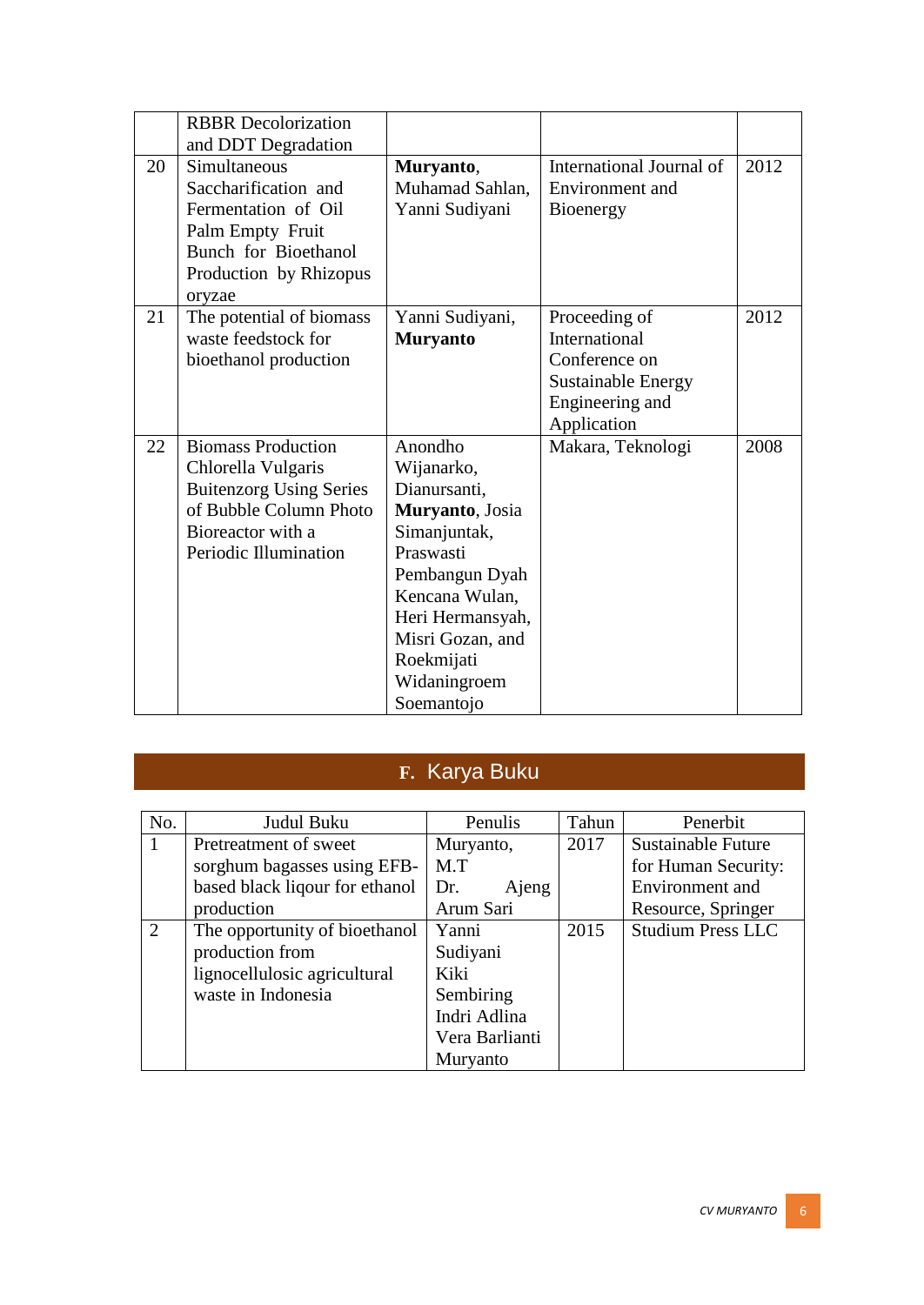| No.            | Judul/Tema HKI                           | Tahun | Jenis     | Nomor P/ID    |
|----------------|------------------------------------------|-------|-----------|---------------|
| 1              | Proses pembuatan material imobilisasi    | 2018  | Paten     | P00201804877  |
|                | karbon aktif dari lumpur lindi hitam dan |       | terdaftar |               |
|                | enzim jamur pelapuk putih                |       |           |               |
| $\overline{2}$ | Proses dekolorisasi limbah lindi hitam   | 2017  | Paten     | P002001700687 |
|                | dari produksi bioetanol menggunakan      |       | terdaftar |               |
|                | polialumunium klorida dan/atau reagen    |       |           |               |
| 3              | Karbon aktif dari lindi hitam tandan     | 2016  | Paten     | P00201601278  |
|                | kosong kelapa sawit                      |       | terdaftar |               |
| $\overline{4}$ | Proses enkapsulasi Rhizopus oryzae       | 2013  | Paten     | P00201300223  |
|                | dalam kalsium alginat untuk produksi     |       | terdaftar |               |
|                | bioetanol dari tandan kosong kelapa      |       |           |               |
|                | sawit dengan sakarifikasi dan fermentasi |       |           |               |
|                | serentak                                 |       |           |               |
| $\mathfrak{S}$ | Paten insinerator bergerak pemusnah      | 2009  | Paten     | S00200900272  |
|                | obat-obatan                              |       | granted   |               |

#### **G.** Perolehan Hak Kekayaan Intelektual (HKI)

### **H. Pengalaman di Bidang LCA**

| No.            | Pengalaman                                                | Durasi  | Tahun |
|----------------|-----------------------------------------------------------|---------|-------|
| $\mathbf{1}$   | Trainer pada ILCAN Webinar Training Series on Life Cycle  | 1 hari  | 2020  |
|                | Assessment, $11 - 14$ Agustus                             |         |       |
| $\overline{2}$ | Trainer pada ILCAN Webinar Training Series on Life Cycle  | 1 hari  | 2020  |
|                | Assessment, 9 - 12 Juni                                   |         |       |
| 3              | Trainer pada In-House Training LCA untuk PT PLN (Persero) | 1 hari  | 2020  |
|                | UPDL Bogor, 9-12 Maret                                    |         |       |
| $\overline{4}$ | Trainer pada Training LCA PROPER Reguler PT Dakara        | 1 hari  | 2019  |
|                | Consulting LCA Indonesia, $10 - 13$ Desember              |         |       |
| 5              | Anggota tim (engineer) Penyusunan Dokumen LCA untuk PT    | 2 Bulan | 2019  |
|                | Petrochina International Jabung Ltd Daerah Operasi Minyak |         |       |
|                | Geragai                                                   |         |       |
| 6              | Tim Expert LCA pada Workshop Pendampingan Perhitungan     | 1 hari  | 2019  |
|                | dan Penyusunan Dokumen LCA untuk PT Petrochina            |         |       |
|                | International Jabung Ltd, $2 - 3$ Oktober                 |         |       |
| $\overline{7}$ | Anggota tim (engineer) Penyusunan Dokumen LCA untuk PT    | 2 Bulan | 2019  |
|                | Antam Tbk UBPN Nikel                                      |         |       |
| 8              | Tim Expert LCA pada Workshop Pendampingan Perhitungan     | 1 hari  | 2019  |
|                | dan Penyusunan Dokumen LCA untuk PT Antam Tbk UBPN        |         |       |
|                | Nikel, $2 - 4$ Oktober                                    |         |       |
| 9              | Trainer pada Training LCA Introduction Kementerian        | 1 hari  | 2019  |
|                | Lingkungan Hidup dan Kehutanan $21 - 22$ Oktober          |         |       |
| 10             | Trainer pada Training LCA PROPER Reguler PT Dakara        | 1 hari  | 2019  |
|                | Consulting LCA Indonesia, 15 - 18 Oktober                 |         |       |
| 11             | Anggota tim (engineer) Penyusunan Dokumen LCA untuk PT    | 2 Bulan | 2019  |
|                | Antam Tbk UBPP Logam Mulia                                |         |       |